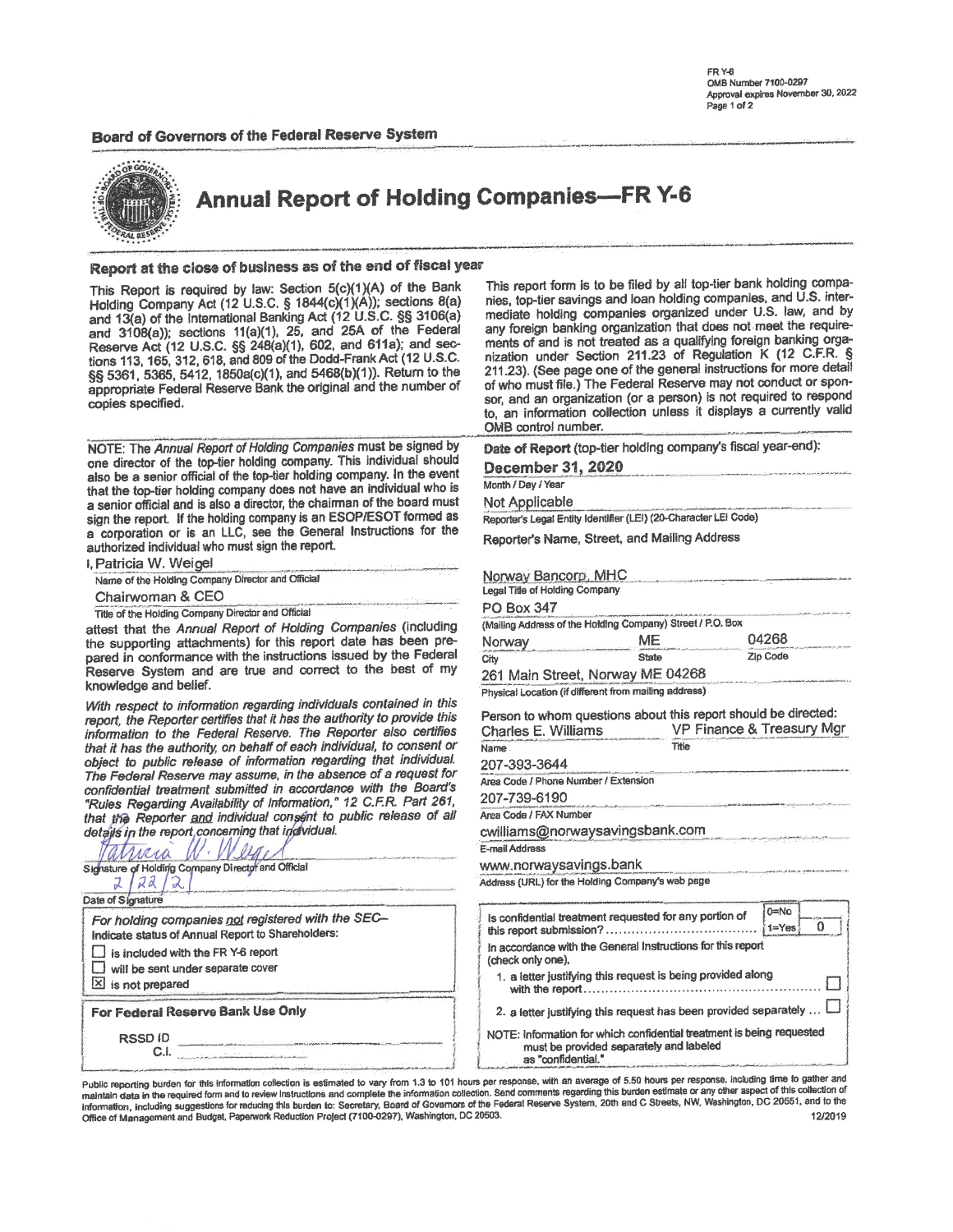# For Use By Tiered Holding Companies

Top-tiered holding companies must list the names, mailing address, and physical locations of each of their subsidiary holding companies<br>below.

| Norway Bancorp, Inc.                      | Legal Title of Subsidiary Holding Company                             |                 |      | Legal Title of Subsidiary Holding Company                             |          |
|-------------------------------------------|-----------------------------------------------------------------------|-----------------|------|-----------------------------------------------------------------------|----------|
|                                           |                                                                       |                 |      |                                                                       |          |
| <b>PO Box 347</b>                         | (Mailing Address of the Subsidiary Holding Company) Street / P.O. Box |                 |      |                                                                       |          |
|                                           |                                                                       |                 |      | (Mailing Address of the Subsidiary Holding Company) Street / P.O. Box |          |
| Norway                                    | ME                                                                    | 04268           |      |                                                                       |          |
| City                                      | <b>State</b>                                                          | <b>Zip Code</b> | City | <b>State</b>                                                          | Zip Code |
|                                           | 261 Main Street, Norway ME 04268                                      |                 |      |                                                                       |          |
|                                           | Physical Location (if different from mailing address)                 |                 |      | Physical Location (if different from mailing address)                 |          |
|                                           |                                                                       |                 |      |                                                                       |          |
| Legal Title of Subsidiary Holding Company |                                                                       |                 |      | Legal Title of Subsidiary Holding Company                             |          |
|                                           | (Mailing Address of the Subsidiary Holding Company) Street / P.O. Box |                 |      | (Mailing Address of the Subsidiary Holding Company) Street / P.O. Box |          |
| City                                      | <b>State</b>                                                          | Zip Code        | City | <b>State</b>                                                          | Zip Code |
|                                           | Physical Location (if different from mailing address)                 |                 |      | Physical Location (if different from mailing address)                 |          |
| Legal Title of Subsidiary Holding Company |                                                                       |                 |      | Legal Title of Subsidiary Holding Company                             |          |
|                                           | (Mailing Address of the Subsidiary Holding Company) Street / P.O. Box |                 |      | (Mailing Address of the Subsidiary Holding Company) Street / P.O. Box |          |
| City                                      | <b>State</b>                                                          | Zip Code        | City | <b>State</b>                                                          | Zip Code |
|                                           | Physical Location (if different from mailing address)                 |                 |      | Physical Location (if different from mailing address)                 |          |
|                                           |                                                                       |                 |      |                                                                       |          |
| Legal Title of Subsidiary Holding Company |                                                                       |                 |      | Legal Title of Subsidiary Holding Company                             |          |
|                                           | (Mailing Address of the Subsidiary Holding Company) Street / P.O. Box |                 |      | (Mailing Address of the Subsidiary Holding Company) Street / P.O. Box |          |
| City                                      | <b>State</b>                                                          | Zip Code        | City | <b>State</b>                                                          | Zip Code |
|                                           | Physical Location (if different from mailing address)                 |                 |      | Physical Location (if different from mailing address)                 |          |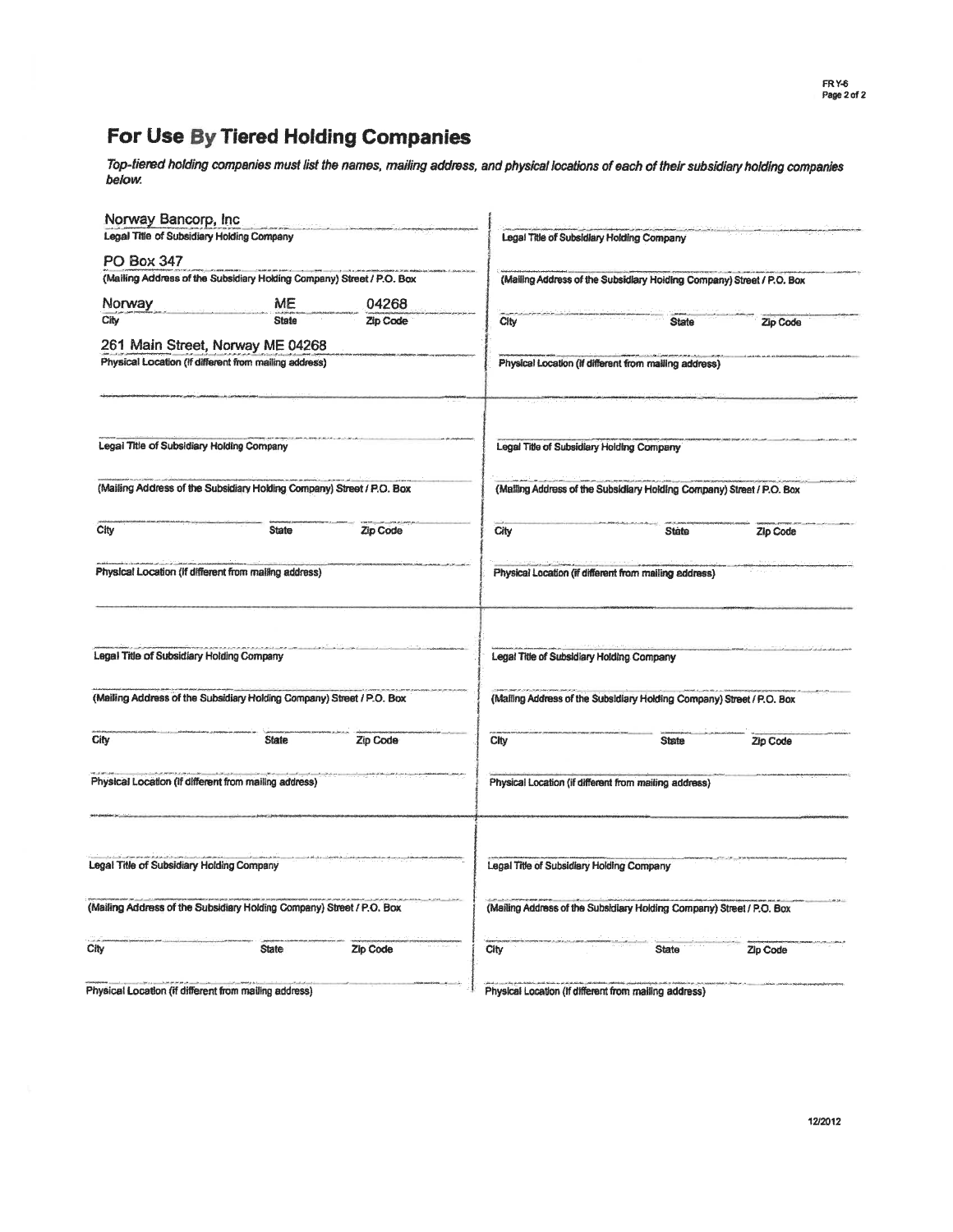## **Form FR Y-6**

## **Norway Bancorp, MHC Norway, Maine Fiscal Year Ending December 31, 2020**

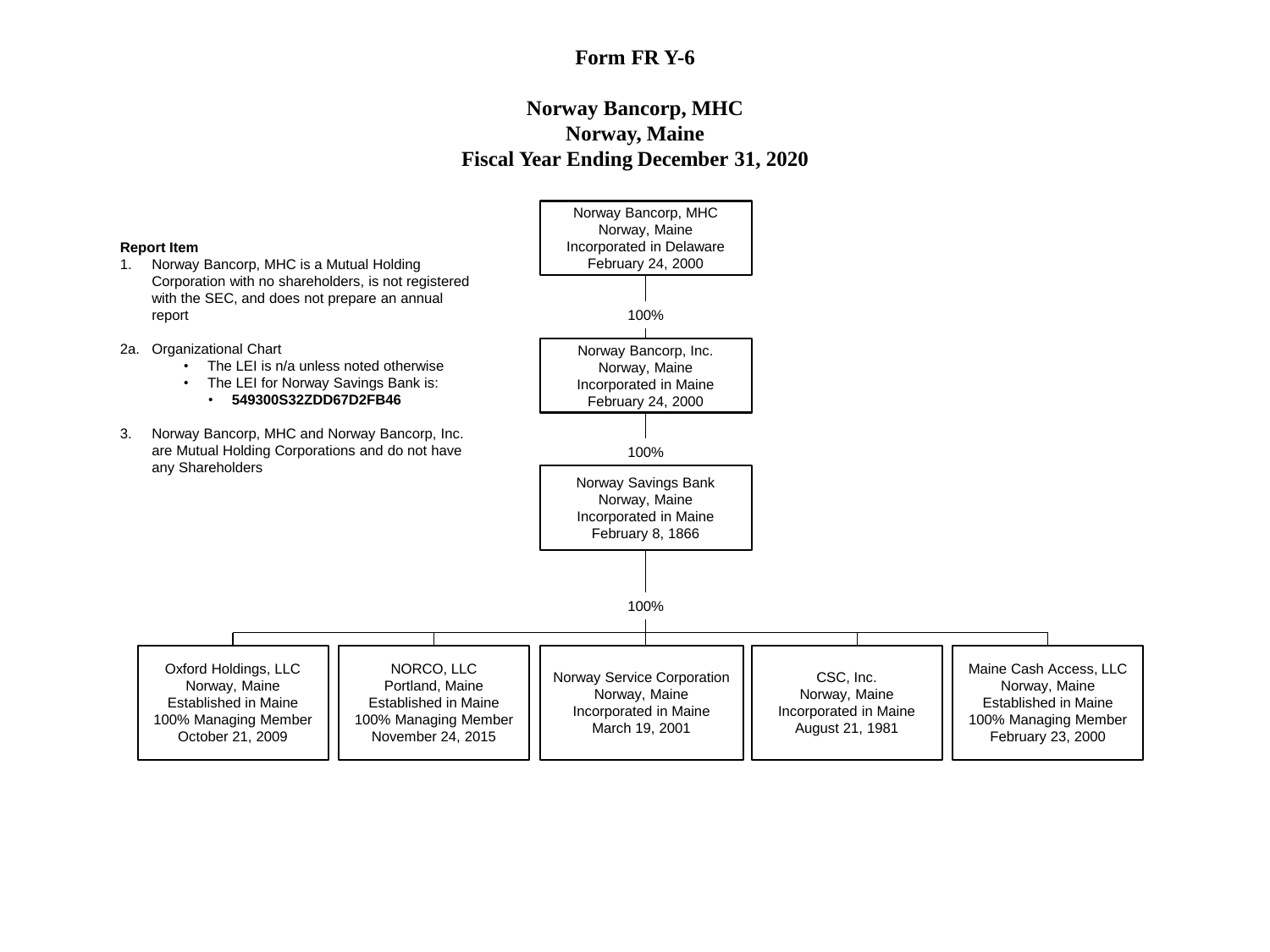**Results:** A list of branches for your depository institution: NORWAY SAVINGS BANK (ID\_RSSD: 289702). This depository institution is held by NORWAY BANCORP, MHC (2835475) of NORWAY, ME. The data are as of 12/31/2020. Data reflects information that was received and processed through 01/05/2021.

#### **Reconciliation and Verification Steps**

1. In the **Data Action** column of each branch row, enter one or more of the actions specified below 2. If required, enter the date in the **Effective Date** column

#### **Actions**

**OK:** If the branch information is correct, enter 'OK' in the **Data Action** column.

**Change:** If the branch information is incorrect or incomplete, revise the data, enter 'Change' in the **Data Action** column and the date when this information first became valid in the **Effective Date** column. **Close:** If a branch listed was sold or closed, enter 'Close' in the **Data Action** column and the sale or closure date in the **Effective Date** column. **Delete:** If a branch listed was never owned by this depository institution, enter 'Delete' in the **Data Action** column. **Add:** If a reportable branch is missing, insert a row, add the branch data, and enter 'Add' in the **Data Action** column and the opening or acquisition date in the **Effective Date** column.

If printing this list, you may need to adjust your page setup in MS Excel. Try using landscape orientation, page scaling, and/or legal sized paper.

#### **Submission Procedure**

When you are finished, send a saved copy to your FRB contact. See the detailed instructions on this site for more information.

If you are e-mailing this to your FRB contact, put your institution name, city and state in the subject line of the e-mail.

#### Note:

To satisfy the **FR Y-10 reporting requirements**, you must also submit FR Y-10 Domestic Branch Schedules for each branch with a **Data Action** of Change, Close, Delete, or Add. The FR Y-10 report may be submitted in a hardcopy format or via the FR Y-10 Online application - https://y10online.federalreserve.gov.

\* FDIC UNINUM, Office Number, and ID\_RSSD columns are for reference only. Verification of these values is not required.

|    | Data Action Effective Date Branch Service Type | Branch ID RSSD* Popular Name |                                         | <b>Street Address</b>            | City               | <b>State</b> | <b>Zip Code</b> | County            | Country                    |                     | FDIC UNINUM* Office Number* Head Office |                            | Head Office ID RSSD* Comments |  |
|----|------------------------------------------------|------------------------------|-----------------------------------------|----------------------------------|--------------------|--------------|-----------------|-------------------|----------------------------|---------------------|-----------------------------------------|----------------------------|-------------------------------|--|
|    | Full Service (Head Office)                     |                              | 289702 NORWAY SAVINGS BANK              | 261 MAIN STREET                  | <b>NORWAY</b>      | MF           | 04268           | <b>OXFORD</b>     | UNITED STATES Not Required |                     | <b>Not Required</b>                     | <b>NORWAY SAVINGS BANK</b> | 289702                        |  |
|    | <b>Full Service</b>                            |                              | 4528959 AUBURN BRANCH                   | <b>31 COURT STREET</b>           | AUBURN             | MF           | 04210           | ANDROSCOGGIN      | UNITED STATES Not Required |                     | Not Required                            | NORWAY SAVINGS BANK        | 289702                        |  |
| ЭK | <b>Full Service</b>                            |                              | 2616302 BETHEL BRANCH                   | <b>LPARKWAY ROAD</b>             | <b>BETHEL</b>      |              | 04217           | OXFORD            | UNITED STATES              | <b>Not Required</b> | <b>Not Required</b>                     | <b>NORWAY SAVINGS BANK</b> | 289702                        |  |
| ЭK | <b>Full Service</b>                            |                              | 265500 BRIDGTON BRANCH                  | <b>HARRISON ROAD</b>             | <b>BRIDGTON</b>    | MF           | 04009           | CUMBERLAND        | UNITED STATES              | Not Required        | <b>Not Required</b>                     | NORWAY SAVINGS BANK        | 289702                        |  |
|    | <b>Full Service</b>                            |                              | 528906 BRUNSWICK MAINE ST BRANCH        | <b>83 MAINE STREET</b>           | <b>BRUNSWICK</b>   | ME           | 04011           | CUMBERLAND        | UNITED STATES Not Required |                     | <b>Not Required</b>                     | NORWAY SAVINGS BANK        | 289702                        |  |
| ЭK | <b>Full Service</b>                            |                              | 470201 COOKS CORNER BRANCH              | <b>14 GURNET ROAD</b>            | <b>BRUNSWICK</b>   |              | 04011           | CUMBERLAND        | UNITED STATES Not Required |                     | Not Required                            | <b>NORWAY SAVINGS BANK</b> | 289702                        |  |
| эĸ | <b>Full Service</b>                            |                              | 3700833 FALMOUTH BRANCH                 | 266 US ROUTE 1                   | FALMOUTH           |              | 04105           | CUMBERLAND        | UNITED STATES Not Required |                     | <b>Not Required</b>                     | <b>NORWAY SAVINGS BANK</b> | 289702                        |  |
| ЭK | <b>Full Service</b>                            |                              | 500809 FREEPORT BRANCH                  | 8 MALLET DRIVE                   | FREEPORT           |              | 04032           | CUMBERLAND        | UNITED STATES Not Required |                     | <b>Not Required</b>                     | <b>NORWAY SAVINGS BANK</b> | 289702                        |  |
| ЭK | <b>Full Service</b>                            |                              | 381503 FRYEBURG BRANCH                  | 557 MAIN STREET, SUITE A         | <b>FRYEBURG</b>    |              | 04037           | OXFORD            | UNITED STATES Not Required |                     | Not Required                            | <b>NORWAY SAVINGS BANK</b> | 289702                        |  |
| ЭK | <b>Full Service</b>                            |                              | 3700851 GORHAM BRANCH                   | <b>65 MAIN STREET</b>            | GORHAM             |              | 04038           | CUMBERLAND        | UNITED STATES              | <b>Not Required</b> | <b>Not Required</b>                     | <b>NORWAY SAVINGS BANK</b> | 289702                        |  |
| ጋK | <b>Full Service</b>                            |                              | 4792107 GRAY BRANCH                     | L LIBBY HILL ROAD                | GRAY               | MF           | 04039           | CUMBERLAND        | UNITED STATES Not Required |                     | <b>Not Required</b>                     | <b>NORWAY SAVINGS BANK</b> | 289702                        |  |
|    | <b>Full Service</b>                            |                              | 4459576 KENNEBUNK BRANCH                | <b>68 PORTLAND ROAD</b>          | KENNEBUNK          | MF           | 04043           | <b>YORK</b>       | UNITED STATES Not Required |                     | <b>Not Required</b>                     | NORWAY SAVINGS BANK        | 289702                        |  |
| ЭK | <b>Full Service</b>                            |                              | 381101 NAPLES BRANCH                    | <b>621 ROOSEVELT TRAIL</b>       | NAPLES             | MF           | 04055           | CUMBERLAND        | UNITED STATES Not Required |                     | <b>Not Required</b>                     | <b>NORWAY SAVINGS BANK</b> | 289702                        |  |
| ЭK | <b>Electronic Banking</b>                      |                              | 4382357 NORWAY F-BRANCH                 | 356 MAIN STREET                  | NORWAY             | MF           | 04268           | OXFORD            | UNITED STATES Not Required |                     | <b>Not Required</b>                     | <b>NORWAY SAVINGS BANK</b> | 289702                        |  |
| ЭK | <b>Full Service</b>                            |                              | 4728704 FOREST AVENUE BRANCH            | <b>446 FOREST AVENUE</b>         | PORTLAND           | MF           | 04101           | CUMBERLAND        | UNITED STATES Not Required |                     | <b>Not Required</b>                     | NORWAY SAVINGS BANK        | 289702                        |  |
|    | <b>Full Service</b>                            |                              | 362708 PORTLAND CONGRESS STREET BRANCH  | 1200 CONGRESS STREET             | PORTLAND           | ME           | 04102           | CUMBERLAND        | UNITED STATES Not Required |                     | Not Required                            | <b>NORWAY SAVINGS BANK</b> | 289702                        |  |
| ЭK | <b>Full Service</b>                            |                              | 2721804 PORTLAND EXCHANGE STREET BRANCH | 120 EXCHANGE STREET              | PORTLAND           | MF           | 04101           | <b>CUMBERLAND</b> | UNITED STATES              | Not Required        | <b>Not Required</b>                     | <b>NORWAY SAVINGS BANK</b> | 289702                        |  |
| ЭK | <b>Full Service</b>                            |                              | 561408 SACO BRANCH                      | 569 MAIN STREET                  | SACO               | MF           | 04072           | <b>YORK</b>       | UNITED STATES Not Required |                     | <b>Not Required</b>                     | <b>NORWAY SAVINGS BANK</b> | 289702                        |  |
|    | <b>Full Service</b>                            |                              | 3700888 SCARBOROUGH BRANCH              | 158 US ROUTE 1                   | SCARBOROUGH        |              | 04074           | CUMBERLAND        | UNITED STATES Not Required |                     | <b>Not Required</b>                     | <b>NORWAY SAVINGS BANK</b> | 289702                        |  |
| ЭK | <b>Full Service</b>                            |                              | 357900 SOUTH PARIS BRANCH               | 7 HIGH STREET                    | <b>SOUTH PARIS</b> |              | 04281           | OXFORD            | UNITED STATES Not Required |                     | <b>Not Required</b>                     | <b>NORWAY SAVINGS BANK</b> | 289702                        |  |
| ЭK | <b>Full Service</b>                            |                              | 3700897 SOUTH PORTLAND BRANCH           | 207 WATERMAN DRIVE               | SOUTH PORTLAND ME  |              | 04106           | CUMBERLAND        | UNITED STATES Not Required |                     | <b>Not Required</b>                     | <b>NORWAY SAVINGS BANK</b> | 289702                        |  |
| ЭK | <b>Full Service</b>                            |                              | 3700909 STANDISH BRANCH                 | 88 OSSIPEE TRAIL EAST. ROUTE 25  | <b>STANDISH</b>    | MF           | 04084           | CUMBERLAND        | UNITED STATES Not Required |                     | <b>Not Required</b>                     | <b>NORWAY SAVINGS BANK</b> | 289702                        |  |
| ЭK | <b>Full Service</b>                            |                              | 301006 TOPSHAM BRANCH                   | <b>47 TOPSHAM FAIR MALL ROAD</b> | <b>TOPSHAM</b>     |              | 04086           | SAGADAHOC         | UNITED STATES Not Required |                     | <b>Not Required</b>                     | <b>NORWAY SAVINGS BANK</b> | 289702                        |  |
| ЭK | <b>Full Service</b>                            |                              | 1222694 WINDHAM BRANCH                  | <b>10 FRANKLIN DRIVE</b>         | WINDHAM            |              | 04062           | CUMBERLAND        | UNITED STATES              | <b>Not Required</b> | <b>Not Required</b>                     | <b>NORWAY SAVINGS BANK</b> | 289702                        |  |
| ЭK | <b>Full Service</b>                            |                              | 3956180 YARMOUTH BRANCH                 | 688 US ROUTE 1                   | YARMOUTH           | MF           | 04096           | CUMBERLAND        | UNITED STATES Not Required |                     | <b>Not Required</b>                     | <b>NORWAY SAVINGS BANK</b> | 289702                        |  |